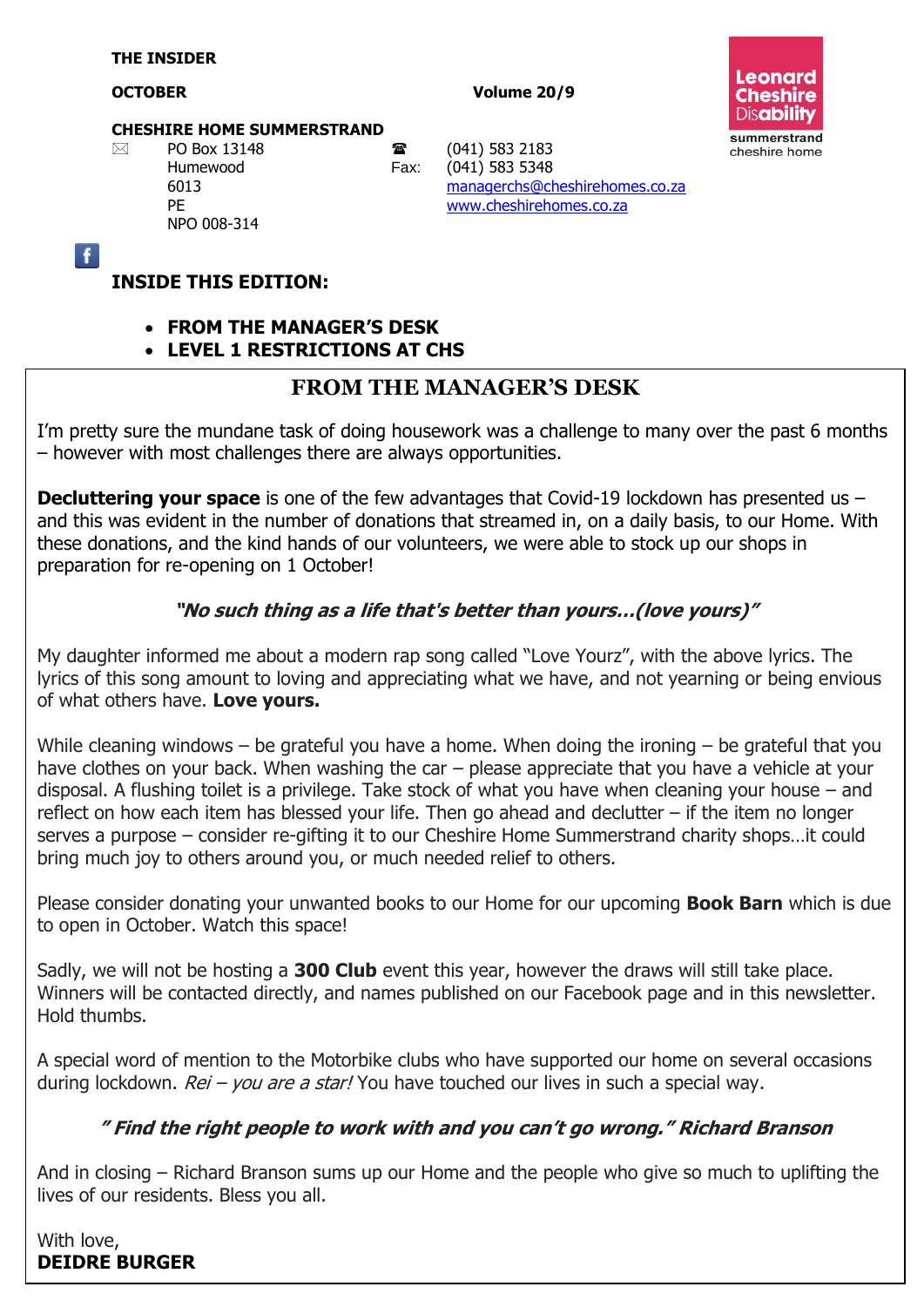#### **THOUGHT OF THE MONTH**

"Every time you smile at someone, it is an action of love, a gift to that person, a beautiful thing."  $\sim$  **MOTHER TERESA OF CALCUTTA** $\sim$ 

# **COFFEE SHOP – OPEN FOR BUSINESS!!!**

The **CHC Shop** (**CHESHIRE HOME COFFEE**) is officially open!!! Visit **7 Gomery Avenue** in Summerstrand, use the side entrance (signs clearly visible) and get your cuppa freshly roasted by **Java Fix**!

**Professional Barista, Grace,** is on duty **Mon-Fri from 7am - 3pm and Saturdays 7am – 12.** Your support will be greatly appreciated! Thank you to our special volunteers for making it happen...one coffee at a time! **FOR ORDERS OR COLLECTION: GRACE ON 061 789 7824**

#### **300 CLUB 2020**

Our 300 Club fees for 2020 are a **once-off payment** of **R120 per year**. There are **monthly draws of R300 (1st), R150 (2nd), and R75 (3rd)** for members! At the end of each year one lucky member stand the chance of winning **R1 000**! Our aim for 2020 is **to have 300 members**…we already have **158 members** to date (2 Oct)! Please support this worthy cause – see attached 300 Club form for 2020!

#### **AUGUST WINNERS:**

- 1. TEGAN MUNROE (77)
- 2. ELEANOR BOTHA (8)
- 3. JANET PATON (134)

# **FUNDRAISING REPORT (AUGUST 2020)**

#### **FUNDRAISING:**

| WOT NOT SHOP          | R 22 321 |
|-----------------------|----------|
| <b>CLOTHES GALORE</b> | R 2 735  |
| <b>BOERIE ROLLS</b>   | R 400    |
| <b>EDGE - LUNCH</b>   | R 480    |
| <b>GUEST ROOM</b>     | R 250    |
| <b>COFFEE SHOP</b>    | R 2 420  |
|                       |          |

#### **DONATIONS:**

| R 500                        |
|------------------------------|
| R 400                        |
| R 1 000                      |
| R 100                        |
| R 20 000                     |
| R 605                        |
| ROSSER CHARITY TRUST R 1 630 |
|                              |

#### **LEVEL 2 RESTRICTIONS TO CONTINUE AT CHESHIRE HOME SUMMERSTRAND**

We went into consultation with Head Office, Finance Committee, and our Board of Management to establish what rules would be applicable to our Home, taking into account our actual living environment. These rules were agreed upon:

- Residents still not allowed out of the Home unless for medical appointments
- Staff and Residents are still to wear masks and carry sanitizer with them at all times
- Supervised and pre-arranged visits are allowed in the quiet room  $-$  under the following rules:
	- o Only 2 visitors per resident
	- o An hour allowed
	- o Food allowed to be brought in
	- o By appointment only
	- $\circ$  No physical contact social distancing
	- $\circ$  Supervised and on Mondays to Fridays only between 8am – 4pm
	- o Sanitizer and masks to be used
	- $\circ$  No visitors allowed down the passages and in bedrooms
- $\bullet$  Hair stylist to visit the home no residents may go to restaurants or salons
- Activities will be slowly introduced as of **1 October** such as Gavel Club, Disability Golf, Arts & Crafts
- The charity shops will be open to the public on Thursdays & Fridays only as of **1 October**

NPO No: 008-314, 7 Gomery Avenue, Summerstrand, PE, 6001 • PBO No: 130003629, PO Box 13148, Humewood, 6013 **Tel** (041) 583 2183 **Fax** (041) 583 5348 **Email** managerchs@cheshirehomes.co.za **Website** www.cheshirehomes.co.za **Founder** Group Captain Leonard Cheshire VC OM DSO DFC

# **TRY OUR**

- $-$ **ESPRESSO** R 20 - AMERICANO **R25** - CUPPACINO R 25 - HOT CHOCOLATE R 35
- ESPRESSO **MACCHIATO**  $R<sub>25</sub>$
- **R** 30 - CAFE LATTE **R35**

 $R<sub>5</sub>$ 

- CAFE MOCHA - DOUBLESHOT

 $\cdot$ CHC $\cdot$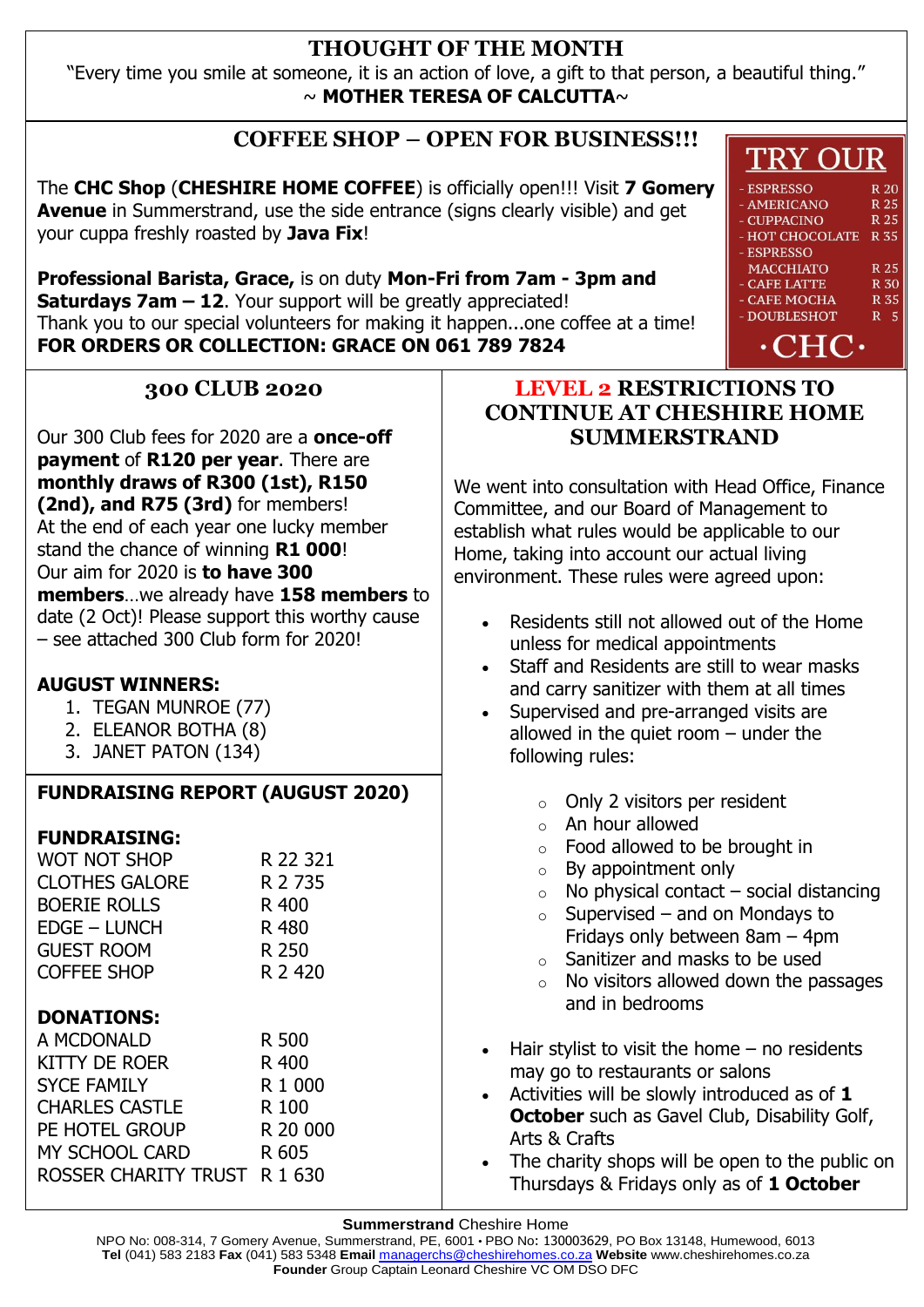# **THIS & THAT**

- \* **Staff members** on **leave** this month: **Theodora Dundu** (Care Worker) and **Gloria Libi** (Care Worker) – wishing them both a well-deserved rest!
- \* We would like to welcome two **new staff members,** both **Care Workers**, **Wendy Gqiba** and  **Lawrence Kinzela**, to our Cheshire Family!
- \* **BOOK SHOP**: The little red container, our new Book Shop, is in the process of being renovated generously sponsored by the **Rotary Club of Algoa Bay!** We are appealing to **anyone interested** to **paint some murals on the outside** of this container once all the renovations are complete. Donations of books also most welcome! **WATCH THIS SPACE!**
- \* We would like to thank **Valhalla Sentinels MC, Abaddon MC** and all the other motorcycle clubs in PE involved with the very successful **Boerewors Roll sale** held on 8 August! Special thanks to **Settlers Butchery** and the PE community for the wonderful support – a whopping **R11 200** was handed over on 20 September at the Home!
- \* **RESIDENTS' ACTIVITIES**: **Disability golf lessons** sponsored by **Graeme Whale Golf Academy** resumed on 21 September and it was great seeing all the regular faces again. The **Headsmart Hair Academy** students have also resumed their services at the Home and will visit every second Wednesday – we thank them for their much-needed time and support.
- \* New **block and tackle hoists** have been installed in some of the bedrooms. Our thanks to **Steel Pipes and Fittings** and **Green Circle Trading** for their donations of parts which reduced the costs significantly.

# **OCTOBER BIRTHDAYS**

- 3rd **Cornelia Clarke**
- 7th **Geoffrey Lilford**
- 7th Dinah Potsane (Care Worker)
- 24th Gregory Prince (Driver)
- 25th **Phillip Jansen van Rensburg**
- 30th Laura Maritz (Head of Care)

**"WOKS FOR WHEELS" A WELFIT ODDY PROJECT MADE BY RESIDENTS OF CHESHIRE HOME SUMMERSTRAND MADE FROM 316 STAINLESS STEEL WITH 3 DETACHABLE LEGS R400 each ORDERS: 041 583 2183 OR [managerchs@cheshirehomes.co.za](mailto:managerchs@cheshirehomes.co.za)**

**DONATIONS (AUGUST/SEPTEMBER 2020):**

- \* NUMEROUS DONATIONS OF "**GIFTS IN KIND**" FROM **VARIOUS DONORS** FOR THE RESIDENTS AND CHARITY SHOPS
- \* **DIESEL** FROM **SASOL SUMMERSTRAND**
- \* **YOGURT** AND **MILK** FROM **COMMUNITY CHEST PE**
- \* **BIRD SEED FROM CAMPBELL FEED & SEED**
- \* WEEKLY **MILK DONATION** FROM **ST LAWRENCE** TRADING
- \* **VARIOUS GOODS FOR WOT NOT SHOP** FROM **CHECKERS GREENACRES**
- \* **COFFEE SHOP STOCK FROM JAVA FIX**
- \* **MUSHROOMS** FROM **SNOWCAP** MUSHROOMS
- \* **FACE MASKS** AND **HAND SANITIZER** FROM **DISTELL**
- \* **GREEN CROSS SHOES** AND **MAKE UP** FROM **SUMMERSTRAND PHARMACY**
- \* **PAINTING OF TWO CONTAINERS** NEXT TO THE SHOP BY **LONGS CONSTRUCTION**
- \* **MONETARY DONATION** TOWARDS PURCHASING OF **NEW SHOWER CHAIRS** FROM THE **BULLOCKS**
- \* **VEGETABLE SEEDS AND MANURE** FROM **NMU AGRICULTURAL DEPARTMENT**
- \* **MONETARY DONATION** TOWARDS PURCHASING OF **COFFEE MACHINE AND GRINDER** FOR COFFEE SHOP FROM **KULKONI SA**
- \* **COFFEE** FOR COFFEE SHOP FROM **SUMATRAN COFFEE DISTRIBUTORS**